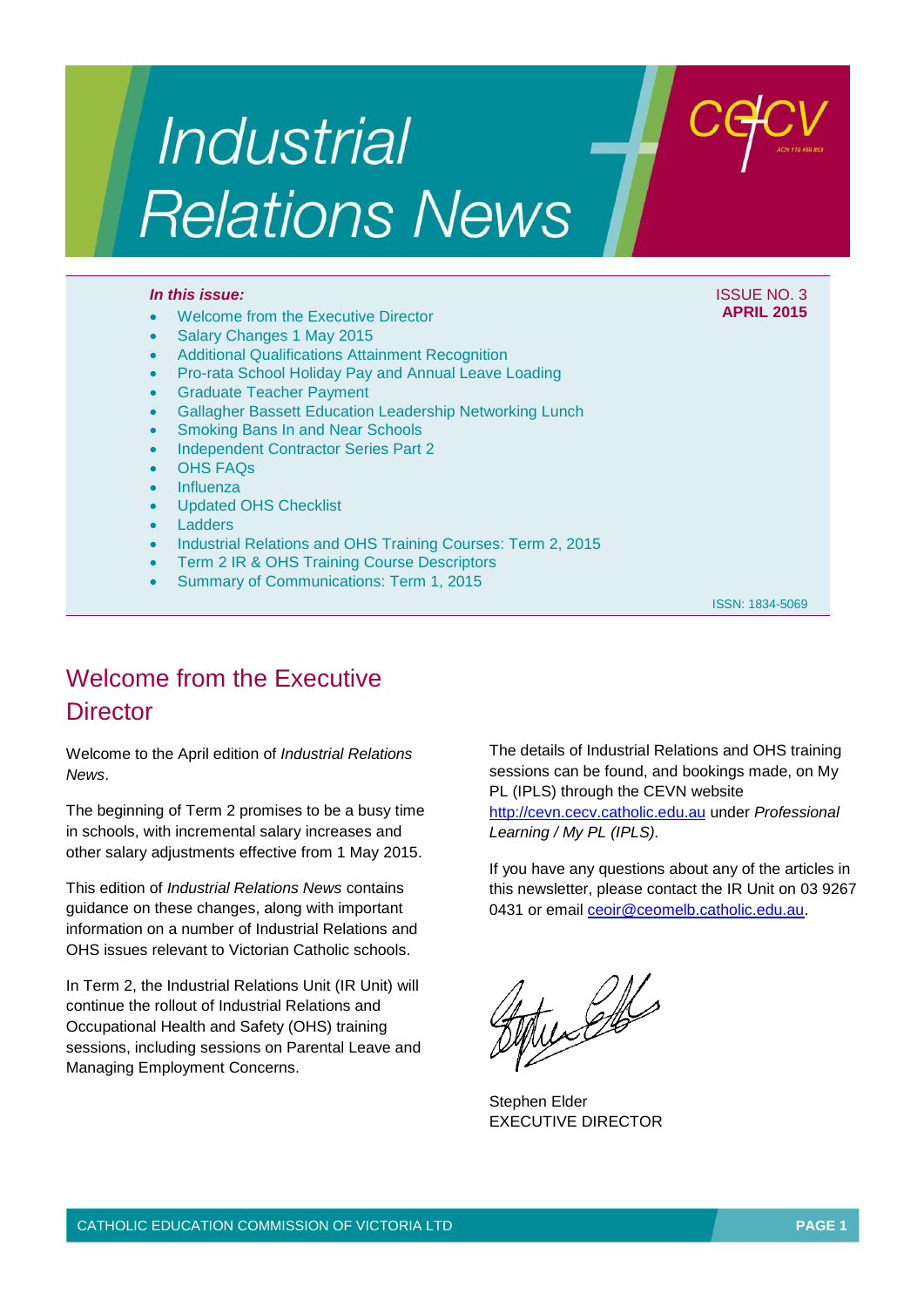# Salary Changes 1 May 2015

# *Incremental progression*

Incremental progression for ongoing staff occurs on 1 May 2015. This means that increases in salary must take effect from 1 May 2015 even though the actual payment may not be made until after 1 May 2015.

An ongoing employee must have **6 months of service** between 1 May 2014 and 30 April 2015 to qualify for incremental progression.

Where employees are subject to an Employee Improvement Plan (EIP) under Clause 13.4 of the *[Victorian Catholic Education Multi Enterprise](http://web.cecv.catholic.edu.au/vcsa/Agreement_2013/VCEMEA_2013.pdf)  [Agreement 2013](http://web.cecv.catholic.edu.au/vcsa/Agreement_2013/VCEMEA_2013.pdf)* (VCEMEA), incremental progression may be withheld until the EIP has been concluded. Any incremental progression should occur (along with backpay of the incremental salary increase) at the conclusion of the EIP, other than where the EIP results in termination of employment under Clause 13.5(d) of the [VCEMEA.](http://web.cecv.catholic.edu.au/vcsa/Agreement_2013/VCEMEA_2013.pdf)

Details regarding incremental progression and classification structures are contained in [Part 3A](http://www.cecv.catholic.edu.au/vcsa/Implementation_Guidelines/Part%203A.pdf)  [Salaries and Allowances \(2015 School Year\)](http://www.cecv.catholic.edu.au/vcsa/Implementation_Guidelines/Part%203A.pdf) of the 2013 Agreement Implementation Guide, which can be accessed from the CECV website [www.cecv.catholic.edu.au.](file:///C:/Users/lwilton/Desktop/COMS%20track%20changes%20for%20feedback/17%20April/www.cecv.catholic.edu.au)

#### *Other changes on 1 May 2015*

On 1 May 2015 there are a number of structural changes occurring to the salary scales for some principals and education support employees. These changes include:

- the renumbering of incremental salary points
- adjustments to the maximum and minimum salary points of some classifications
- the reduction or increase in the number of salary points within a classification.

An employee may receive a salary increase effective from 1 May 2015 as a result of one or more of these changes even though the employee is not eligible for incremental progression.

It is extremely important that the salary scales detailed in [Part 3A: Salaries and Allowances](http://www.cecv.catholic.edu.au/vcsa/Implementation_Guidelines/Part%203A.pdf) (2015 School Year) of the Guide are followed for all staff.

# *Salary progression Level 3–7 education support employees*

#### The [Victorian Catholic Education Multi Enterprise](http://web.cecv.catholic.edu.au/vcsa/Agreement_2013/VCEMEA_2013.pdf)

[Agreement 2013](http://web.cecv.catholic.edu.au/vcsa/Agreement_2013/VCEMEA_2013.pdf) (VCEMEA) in Clause 41.2(b) provides specific provisions in relation to the salary progression of Education Support employees classified as Level 3–7.

An Education Support employee at Level 3–7 on 30 April 2015 can progress to the next incremental level on 1 May 2015 **only** if the employee can 'satisfactorily demonstrate to the Employer that they meet the qualifications and experience criteria' (Appendix 6, Clause 1.3 (e)). Because of the decreasing number of Level 3 subdivisions, the employees who progress will continue to be classified as Level 3–7 despite receiving a salary increase, whereas those who don't progress remain at the same salary as before, but will be classified as Level 3–6 from 1 May 2015.

Specific details of this process can be found in **Part** [4A Guidelines for Salary Progression on 1 May 2015](http://www.cecv.catholic.edu.au/vcsa/Implementation_Guidelines/ES_Progression_2015/Part_4a.pdf) [\(Education Support Level 3–7\)](http://www.cecv.catholic.edu.au/vcsa/Implementation_Guidelines/ES_Progression_2015/Part_4a.pdf), which can be accessed from the CECV website [www.cecv.catholic.edu.au](file:///C:/Users/lwilton/Desktop/COMS%20track%20changes%20for%20feedback/17%20April/www.cecv.catholic.edu.au) under *Industrial Relations*.

# Additional Qualification Attainment Recognition

Principals are advised that teachers who successfully complete a Master's degree or its equivalent or higher are entitled to advance up the incremental scale by one sub-division. Importantly, the additional sub-division shall only be granted from **1 May 2015** following the date on which the extra qualification was attained.

The [VCEMEA r](http://web.cecv.catholic.edu.au/vcsa/Agreement_2013/VCEMEA_2013.pdf)ecognises the attainment of up to two Master's degrees or its equivalent, or higher, for incremental progression purposes in Clause 52.

The teacher must advise the principal in writing of the acquisition of the additional qualification(s) and produce satisfactory evidence, such as an academic transcript.

The additional qualification should be entered on the Personnel Record System (PRS). Once entered, this qualification will provide a credit (one extra year) of approved teaching experience in the Salary Assessment Calculator on the CEVN website [http://cevn.cecv.catholic.edu.au.](http://cevn.cecv.catholic.edu.au/)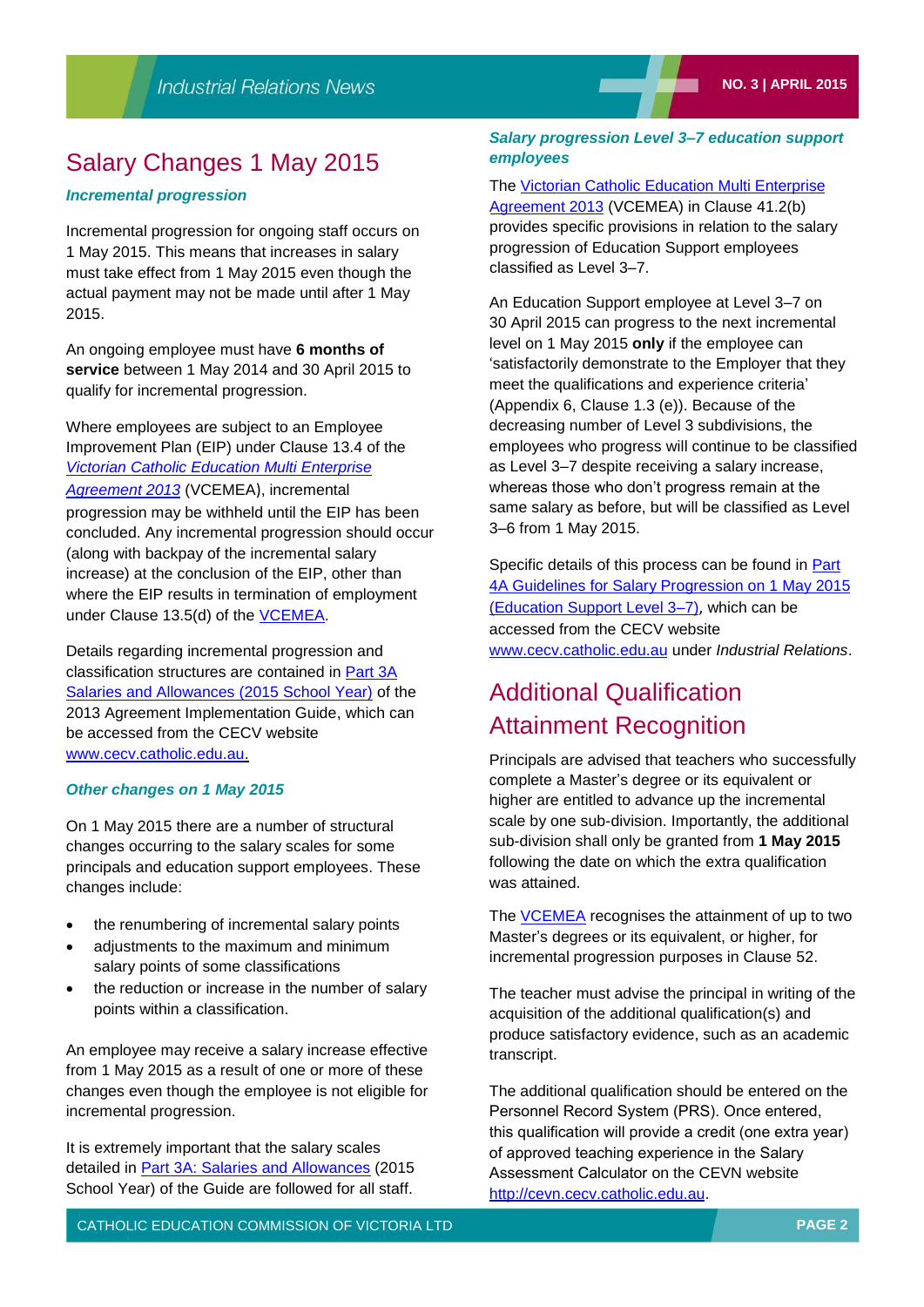# Pro-rata School Holiday Pay and Annual Leave Loading

[Part 5A: Guidelines for calculation of pro-rata school](http://web.cecv.catholic.edu.au/vcsa/Implementation_Guidelines/School_Holiday_Pay_2015/Part_5A.pdf)  [holiday pay and annual leave loading](http://web.cecv.catholic.edu.au/vcsa/Implementation_Guidelines/School_Holiday_Pay_2015/Part_5A.pdf) of the VCEMEA Implementation Guide for Schools is now available on the [CECV website](http://www.cecv.catholic.edu.au/) under *Industrial Relations*. It includes guidelines for the calculation of pro-rata school holiday pay and annual leave loading.

It is important that all principals, business managers and school administration officers understand how to implement the changes. Part 5A of the VCEMEA Implementation Guide details the rules and the formula for the calculation of pro-rata school holiday pay and annual leave loading.

# Graduate Teacher Payment

A reminder that the Graduate Teacher Payment applies to ongoing teachers who commenced employment at subdivision T1–1 prior to 1 May 2014.

Eligible ongoing graduate teachers are entitled to be paid a lump sum on progression to subdivision T1–2 in May 2015. The lump sum payment compensates graduate teachers for the fact that they do not progress from T1–1 to T1–2 for over 12 months.

The Graduate Teacher Payment should be made in the first full pay period on or after **1 May 2015**.

The payment amounts in the following table are for an ongoing full time graduate teacher. A pro-rata calculation should be applied for eligible ongoing part time teachers.

Provisions regarding the Graduate Teacher Payment are contained within Clause 51 of the [VCEMEA.](http://web.cecv.catholic.edu.au/vcsa/Agreement_2013/VCEMEA_2013.pdf)

| <b>Commencement of</b><br><b>Employment:</b>          | <b>Lump Sum Payment:</b> |
|-------------------------------------------------------|--------------------------|
| <b>Between 2 November 2013</b><br>and 1 December 2013 | \$298                    |
| <b>Between 2 December 2013</b><br>and 1 January 2014  | \$244                    |
| <b>Between 2 January 2014</b><br>and 1 February 2014  | \$189                    |
| <b>Between 2 February 2014</b><br>and 1 March 2014    | \$126                    |
| <b>Between 2 March 2014</b><br>and 1 April 2014       | <b>\$63</b>              |

# No such thing as a free lunch? Don't believe it!

Gallagher Bassett, the Workcover insurer of the Catholic Education Office, is pleased to invite school leaders to attend an Education Industry networking lunch with refreshments.

This forum will provide a rich opportunity to network with leaders from organisations operating in the education sector.

Discussions will encompass topical issues, key challenges and emerging issues with a view to defining industry best practice through shared experiences and knowledge.

Motivated school leaders are invited to register their interest to attend this forum, to be held during the July/August period in the Melbourne CBD.

For further details, see the [CECV website](http://www.cecv.catholic.edu.au/) under *Industrial Relations* / *Communications*.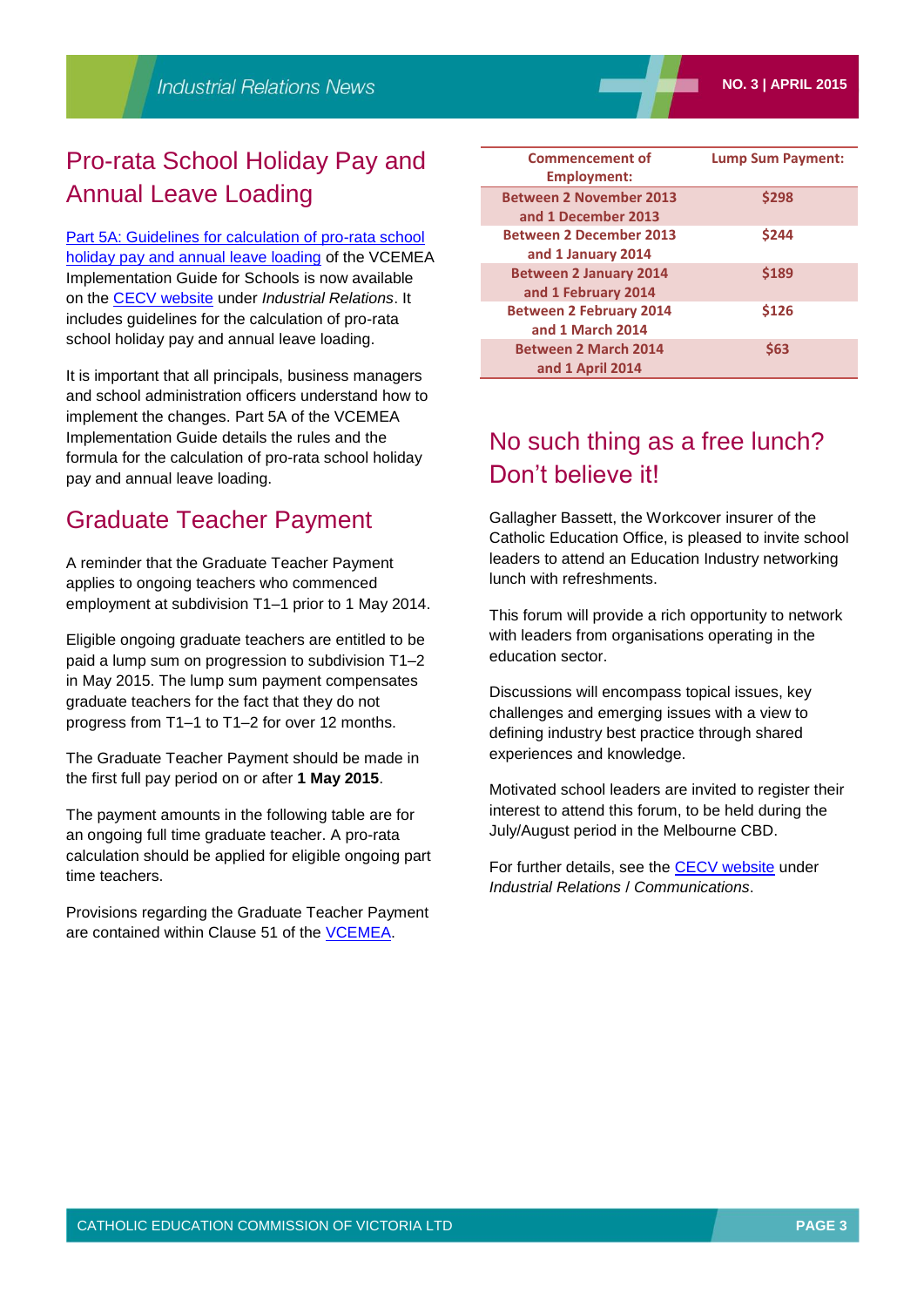# Victorian Government widens smoking bans to include all schools from 13 April 2015

Principals are advised that, as from **13 April 2015**, smoking will be banned within four metres of an entrance to all primary and secondary schools in Victoria, and within the school grounds, under an amendment to the *Tobacco Act 1987* (Vic.). The Tobacco Act 1987 can be viewed at [www.legislation.vic.gov.au/.](http://www.legislation.vic.gov.au/) 

The ban that was scheduled to start in July was brought forward to coincide with the beginning of Term 2.

Smokers caught 'lighting up' within four metres of school entrances or within school grounds, face an on-the-spot fine of \$147.

Signs and other communication materials, such as posters and brochures, are available to order free-ofcharge from the Department of Health and Human Services (DHHS). These can be ordered from the Tobacco Reforms website

[www.health.vic.gov.au/tobaccoreforms.](http://www.health.vic.gov.au/tobaccoreforms)

Schools are required to install 'No Smoking' signs at each entrance as soon as practicable. Schools are encouraged to download and print PDF versions of the signs from the website below while they wait for their ordered signs.

[www.health.vic.gov.au/tobaccoreforms/smoke-free](http://www.health.vic.gov.au/tobaccoreforms/smoke-free-learning-enviro/index.htm)[learning-enviro/index.htm.](http://www.health.vic.gov.au/tobaccoreforms/smoke-free-learning-enviro/index.htm)

Frequently asked questions can be accessed at the above website and further information regarding the smoking bans can be obtained by contacting the Tobacco Control Section of the DHHS, on 03 9096 0469, or via email [tobacco.policy@health.vic.gov.au](mailto:tobacco.policy@health.vic.gov.au).

Practical guidance on the smoking bans including an information kit can be accessed on the [CECV](http://www.cecv.catholic.edu.au/)  [website](http://www.cecv.catholic.edu.au/) under *Occupational Health & Safety*.

# Independent Contractor Series Part 2: Engaging a Worker through a Labour Hire Entity

The IR Unit recently published the document *Engaging External Labour Providers and Casuals: A Guide for Schools*. The Guide considers four options for engaging independent contractors and casuals who are not covered by the VCEMEA:

- engaging a worker through a labour hire entity
- engaging a worker as an independent contractor
- engaging the worker as a casual
- asking parents to directly engage labour hire providers.

This article summarises the first of those options, engaging a worker through a labour hire entity.

#### *How does it work?*

A school enters into a contract for services with a labour hire entity and the entity supplies the school with a worker in exchange for a fee. The worker performs services for the school but remains an employee of the labour hire entity, not the school.

The contract between the school and the labour hire entity will usually cover such matters as the scope of services to be provided to the school, fees for the services, insurance, the process for termination of the services and the process in the event of a dispute between the parties.

#### *What are some examples of labour hire arrangements?*

Examples of schools engaging workers through labour hire entities include obtaining:

- emergency teachers from a teaching agency
- casual administration staff through a temping agency
- instrumental music tutors through a specialist agency.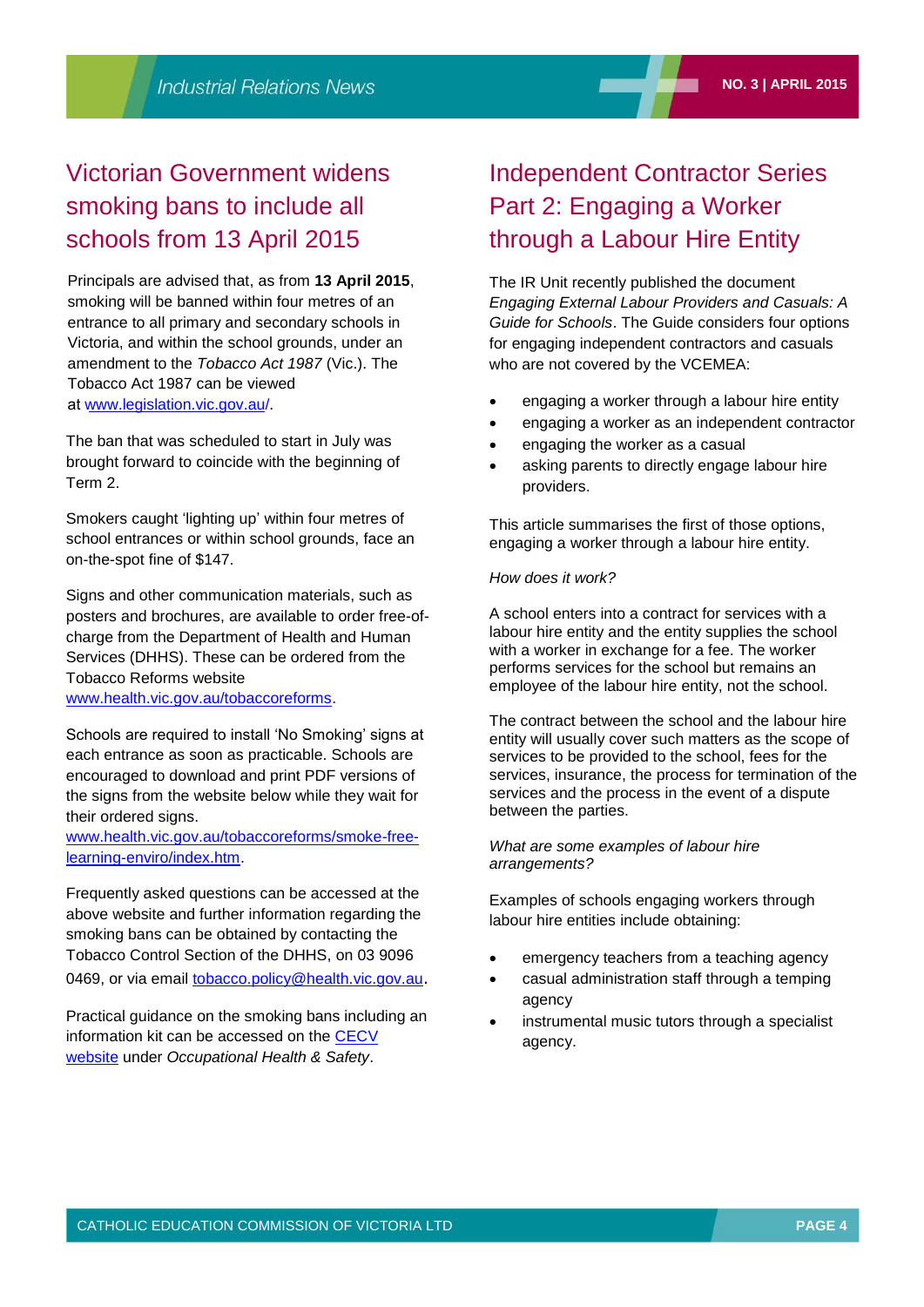# Independent Contractor Series Part 2 (continued)

*What are the pros and cons of labour hire arrangements?*

| <b>Advantages</b>                                                                                              | <b>Disadvantages</b>                                                                                                                                            |
|----------------------------------------------------------------------------------------------------------------|-----------------------------------------------------------------------------------------------------------------------------------------------------------------|
| Obtain staff at<br>short notice<br>Access services                                                             | More expensive than<br>direct employment<br>(given agency fees)                                                                                                 |
| without committing<br>to an employment<br>relationship, e.g.<br>where there is no<br>ongoing need for<br>staff | Less control over<br>labour hire<br>employees (e.g.<br>performance<br>concerns managed<br>by labour hire entity)                                                |
| Arrangements<br>generally<br>terminated on short<br>notice (depending                                          | May not be able to<br>request particular<br>person performs the<br>services                                                                                     |
| on the contract)<br>Lessen the<br>administrative<br>burden on schools<br>re obtaining new<br>staff             | If school wishes to<br>directly employ the<br>worker, contract with<br>labor hire entity may<br>prohibit them from<br>doing so or require<br>them to pay a fee. |
|                                                                                                                | There is a small risk,<br>that a court / tribunal<br>may find the worker<br>is an employee of<br>the school and                                                 |

*What steps should a school take when engaging a labour hire worker?*

It is recommended that schools:

- establish their requirements for labour (e.g. determine what skills, experience and qualifications they need, for what period of time)
- establish whether the prospective labour hire entity can provide them with the labour they require
- make sure they understand the costs associated with engaging the worker
- confirm that the labor hire entity has performed any required pre-employment checks (e.g. working with children check, national criminal records check)
- review the contract for services with the labour hire entity, paying close attention to the termination provisions and provisions that detail the school's requirements (e.g. in relation to qualifications or checks of the worker)
- provide the labour hire entity with copies of specific school policies to ensure the worker complies with such (e.g. OHS, anti-bullying, equal opportunity).

#### *What induction does a labour hire worker require?*

Schools should provide labour hire workers with a modified induction that covers the following matters:

- location of work area and amenities
- relevant policies (e.g. OHS, anti-bullying, equal opportunity)
- evacuation procedures
- first-aid facilities.

Ideally, schools should require the worker to sign a document confirming they have been informed of the above matters. A useful way of covering off on these matters is to prepare a standard handbook for workers engaged through a labour hire entity (or contractors and casuals) to read and sign upon commencement.

For specific enquiries, please contact the IR Unit. The Guide (and accompanying template letters) are available from the [CECV website](http://www.cecv.catholic.edu.au/) under *Industrial Relations / Guidelines*.

therefore the school has certain liabilities.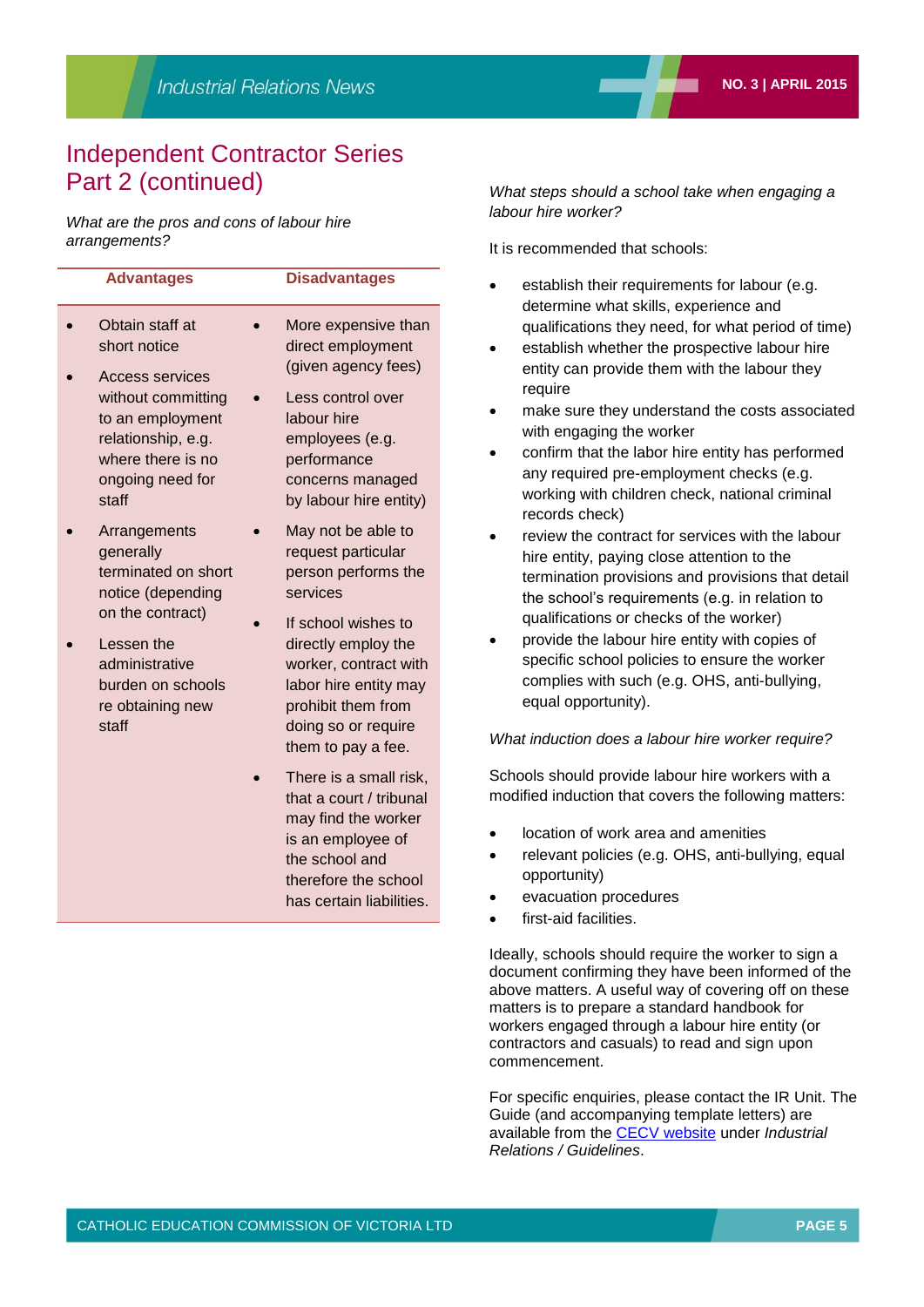# OHS FAQs

#### *Does my school need a Return-To-Work Coordinator?*

- An employer with a rateable remuneration of \$2.169 million or more must have a nominated Return-to-Work (RTW) coordinator appointed at all times.
- An employer with a rateable remuneration of less than \$2 million must nominate and appoint a RTW coordinator for the duration of the employer's return to work obligations to an injured worker.

# Influenza

The influenza season is coming. Influenza outbreaks are seasonal, usually occurring between late autumn and early spring.

Influenza, commonly known as the flu, is spread during coughing, sneezing and talking and is highly contagious.

Encourage good personal hygiene to help reduce the spread of germs. Staff and students should be advised to:

- Cover their mouth and nose when they cough or sneeze and throw used tissues into rubbish bins.
- Wash their hands with soap and water or use an alcohol-based hand sanitiser, especially after they cough or sneeze.
- Avoid touching their eyes, nose or mouth germs spread this way.
- Avoid close contact with people who are sick and stay home when they are sick – this will help to prevent others from getting sick.

Further information is available on the Department of Health and Human Services website [www.health.vic.gov.au](http://www.health.vic.gov.au/) or the Better Health Channel website [www.betterhealth.vic.gov.au.](http://www.betterhealth.vic.gov.au/)

# Updated OHS Checklist

The 'OHS School Inspection Checklist' has been updated for 2015 and renamed the 'OHS School Safety Assessment Checklist'. The new checklist is available on the [CECV website](http://www.cecv.catholic.edu.au/) under *Industrial Relations / Occupational Health & Safety.*

If your school would like a free safety assessment conducted, please contact the OHS officers at the IR Unit on 03 9267 0431.

# Ladders

Slips, trips and falls are a major safety issue in schools.

Ladders become an issue when retrieving balls from roofs, erecting signs and banners, displaying student's work, accessing high shelves, etc.

#### **Heights OVER than two metres**

Specific OHS regulations apply for working at heights above two metres. Working on ladders at heights over two metres and accessing roofs to collect footballs should only be done by qualified tradespeople such as plumbers.

#### **Heights LESS than two metres**

School staff can still be injured from heights under two metres. A typical scenario is a staff member falling off a chair while displaying student work in a classroom.

For heights less than two metres, schools and principals have responsibilities to consider alternative methods of doing the work so that ladders do not need to be used. For example:

- Install rope and pulley systems to raise and lower artwork and banners, working from the ground with long handled devices to remove balls from roofs, etc.
- Provide step ladders that have a minimum **120 kg load capacity** and comply with the **Australian Standard** *AS/NZS 1892 Portable Ladders*.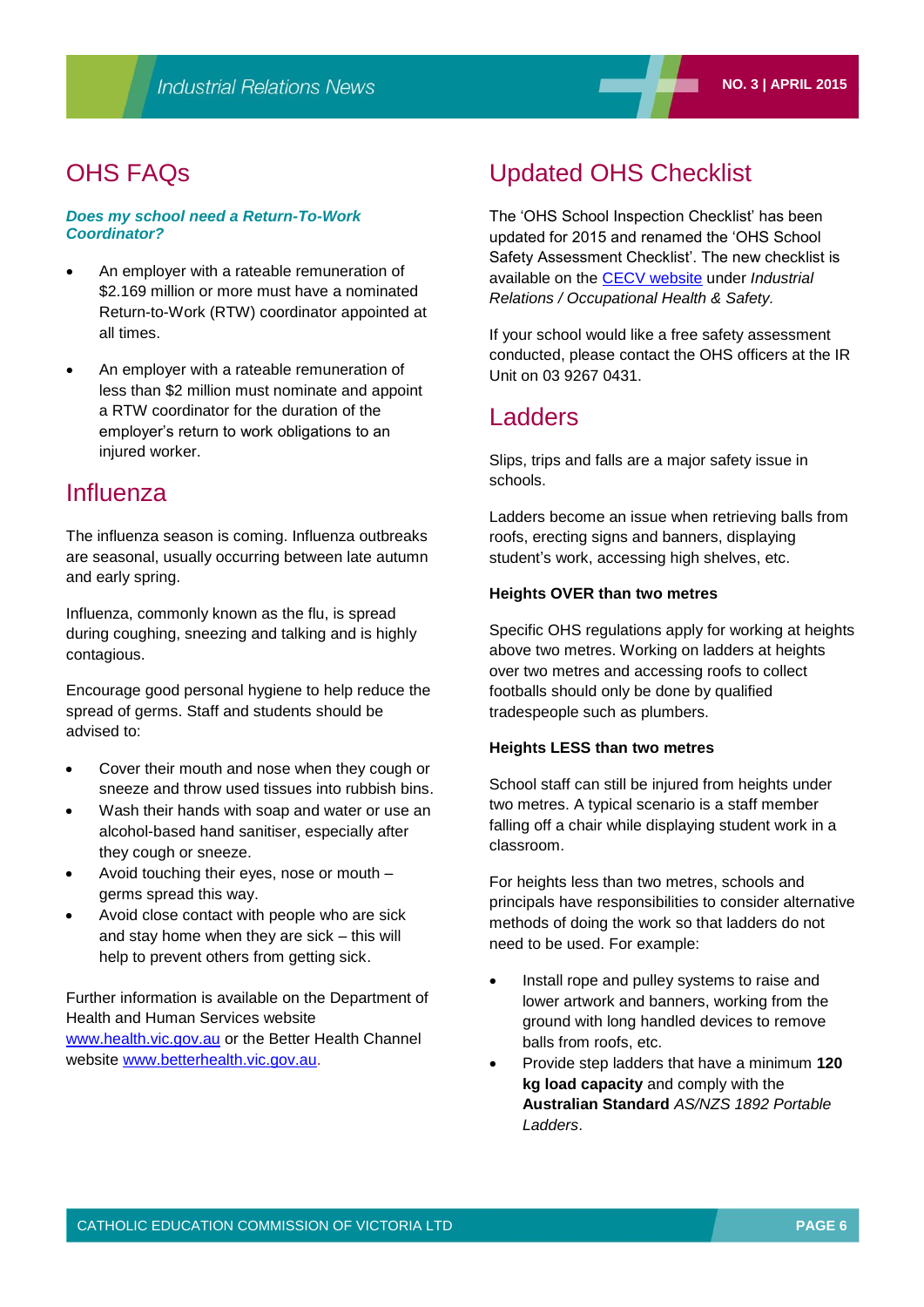- Instruct staff (at staff meetings, induction handbook, etc.) not to stand on improvised devices such as chairs, windowsills, milk crates, etc. Note: It is important to keep records of this such as minutes of meetings, signed induction records, etc.
- Provide instructions on how to use ladders. An example of some safety instructions for ladders is available on the [CECV website](http://www.cecv.catholic.edu.au/) under *Industrial Relations / Occupational Health & Safety*

For heights less than two metres, staff have a responsibility to:

- NOT stand on chairs, milk crates, windowsills, tables.
- Use stepladders and other equipment provided by the school.
- Follow any safety instructions provided by the school.
- Wear appropriate non-slip footwear, i.e. no high heels or thongs.
- Report damaged ladders and other hazards to the school.

#### **Further information**

WorkSafe website:

- *[Prevention of Falls –](http://www.worksafe.vic.gov.au/forms-and-publications/forms-and-publications/prevention-of-falls-ladders) Ladders*: brochure on methods of reducing the likelihood of injuries from falls, both above and below two metres.
- Selection and safe use of portable ladders: [www.worksafe.vic.gov.au/\\_\\_data/assets/pdf\\_file/](http://www.worksafe.vic.gov.au/__data/assets/pdf_file/0008/60488/guidanc_ladders9.pdf) [0008/60488/guidanc\\_ladders9.pdf](http://www.worksafe.vic.gov.au/__data/assets/pdf_file/0008/60488/guidanc_ladders9.pdf)

#### CECV website:

- Instructions on how to use ladders: [www.cecv.catholic.edu.au](http://www.cecv.catholic.edu.au/frameset.htm?page=industrial) under *Industrial Relations / Occupational Health & Safety*
- CECV OHS video *Slips, Trips and Falls:* [www.cecv.catholic.edu.au/vcsa/ohands/ohs\\_in\\_s](http://www.cecv.catholic.edu.au/vcsa/ohands/ohs_in_schools.html) [chools.html](http://www.cecv.catholic.edu.au/vcsa/ohands/ohs_in_schools.html)

# Industrial Relations and OHS Training Courses: Term 2, 2015

The following Industrial Relations and OHS Professional Learning training sessions are available for Term 2, 2015:

#### *April 2015*

| <b>Training Session:</b>                       | Date:         |
|------------------------------------------------|---------------|
| <b>OHS Chemical Management</b>                 | 22 April 2015 |
| <b>Basic Claims Management</b>                 | 29 April 2015 |
| Know Your Agreement - School<br><b>Leaders</b> | 30 April 2015 |

#### *May 2015*

| <b>Training Session:</b>                             | Date:            |
|------------------------------------------------------|------------------|
| <b>Return-to-Work Coordinator</b><br><b>Training</b> | 13 & 14 May 2015 |
| <b>OHS For School Leaders</b>                        | 20 May 2015      |

#### *June 2015*

| <b>Training Session:</b>                                                              | Date:        |
|---------------------------------------------------------------------------------------|--------------|
| <b>Safe and Sound Practice</b><br><b>Guidelines (Occupational</b><br><b>Violence)</b> | 3 June 2015  |
| <b>OHS Incident Investigation</b>                                                     | 10 June 2015 |
| <b>Redundancy &amp; Introduction of</b><br><b>Change</b>                              | 11 June 2015 |
| <b>VCEMEA Leave</b>                                                                   | 17 June 2015 |
| <b>OHS Hazard Management</b>                                                          | 18 June 2015 |
| <b>OHS Chemical Management</b>                                                        | 23 June 2015 |

Details of Industrial Relations and OHS training sessions can be found, and bookings made, on My PL (IPLS) through the CEVN website [http://cevn.cecv.catholic.edu.au](http://cevn.cecv.catholic.edu.au/) under *Professional Learning / My PL (IPLS).*